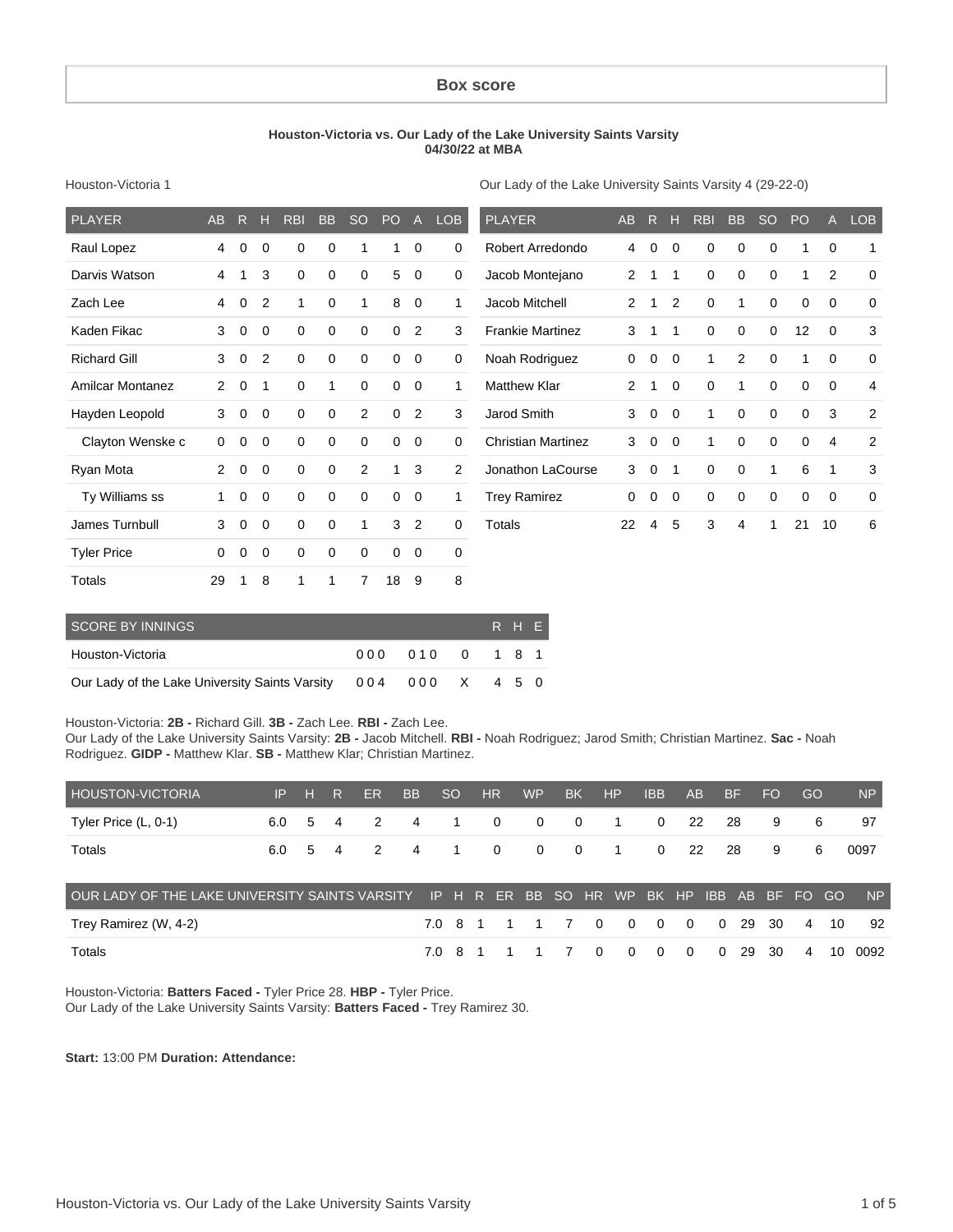# **Scoring Summary**

| <b>INNINGS</b>                                        | <b>PLAY</b>                                                                                                               | $V - H$ |
|-------------------------------------------------------|---------------------------------------------------------------------------------------------------------------------------|---------|
| Our Lady Of The Lake University Saints Varsity<br>3rd | Rodriguez out on sacrifice fly, left fielder Watson to catcher Turnbull. Montejano scores                                 | $0 - 0$ |
| Our Lady Of The Lake University Saints Varsity<br>3rd | Smith hits a ground ball and reaches on an error. Mitchell scores                                                         | $0 - 0$ |
| Our Lady Of The Lake University Saints Varsity<br>3rd | Martinez grounds into fielder's choice, shortstop Mota to second baseman Leopold to first baseman<br>Lee. Martinez scores | $0 - 0$ |
| Our Lady Of The Lake University Saints Varsity<br>3rd | Klar scores on steal of home                                                                                              | $0 - 0$ |
| Houston-Victoria<br>5th                               | Lee triples on a fly ball to right fielder Rodriguez. Watson scores                                                       | $0 - 0$ |

# **All Plays**

# **Houston-Victoria Top of 1st Inning**

Lopez flies out to second baseman Montejano ( out)

Watson grounds out, second baseman Montejano to first baseman Martinez ( out)

Lee out at first on dropped 3rd strike ( out)

**Inning Summary: 0 Runs , 0 Hits , 0 Errors , 0 LOB**

# **Our Lady of the Lake University Saints Varsity Bottom of 1st Inning**

Arredondo flies out to shortstop Mota ( out)

Montejano is hit by pitch, Price pitching

Mitchell walks, Price pitching

Martinez flies out to left fielder Watson ( out)

Rodriguez walks, Price pitching

Klar grounds out, shortstop Mota to first baseman Lee ( out)

**Inning Summary: 0 Runs , 0 Hits , 0 Errors , 3 LOB**

## **Houston-Victoria Top of 2nd Inning**

Fikac grounds out, second baseman Montejano to first baseman Martinez ( out)

Gill singles on a line drive to left fielder Klar

Montanez singles on a line drive to left fielder Klar

Leopold flies out to center fielder Arredondo ( out)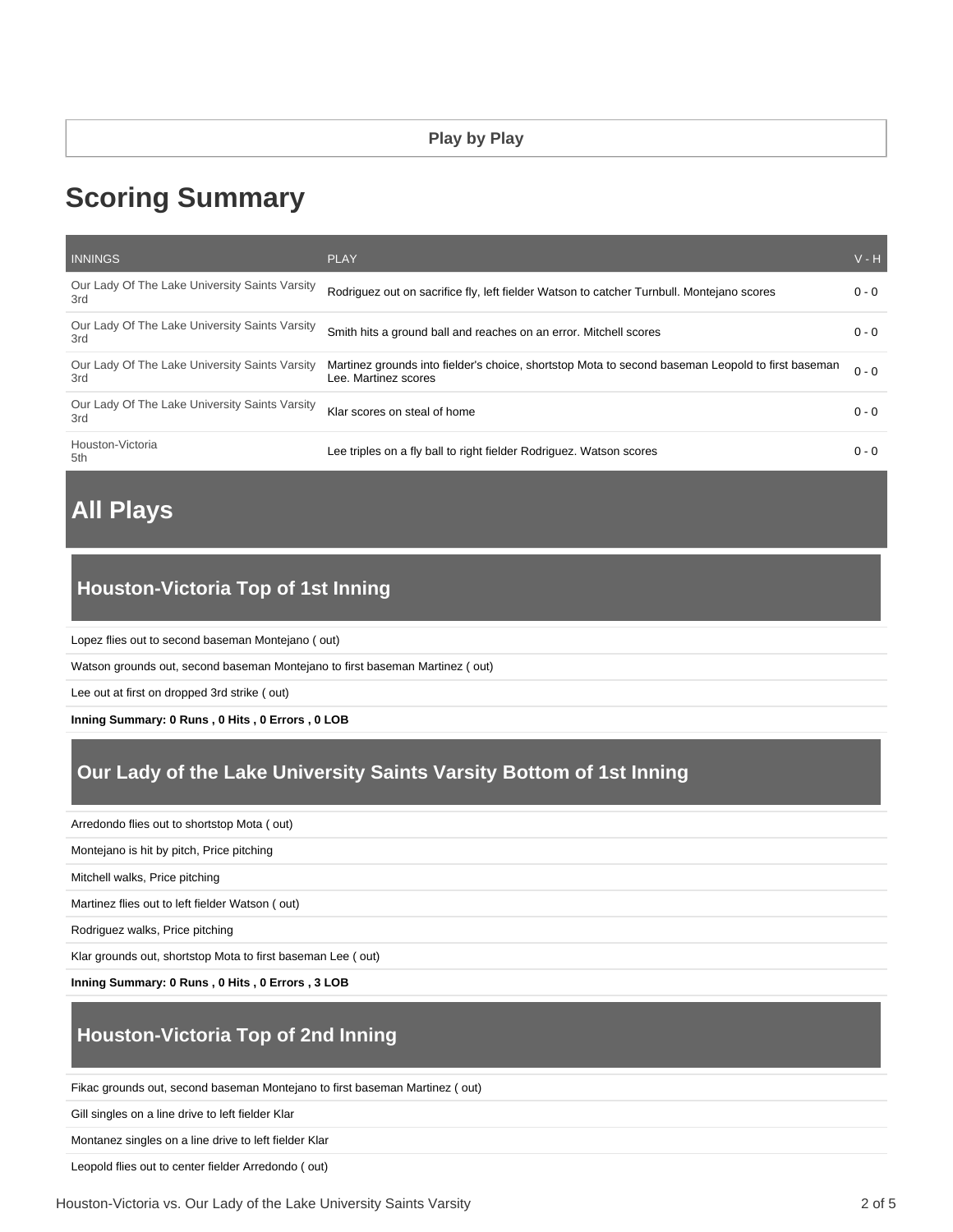Mota strikes out looking, Ramirez pitching ( out)

#### **Inning Summary: 0 Runs , 2 Hits , 0 Errors , 2 LOB**

## **Our Lady of the Lake University Saints Varsity Bottom of 2nd Inning**

Smith grounds out, third baseman Fikac to first baseman Lee ( out)

Martinez lines out to center fielder Lopez ( out)

LaCourse singles on a line drive to left fielder Watson

Arredondo grounds out, second baseman Leopold to first baseman Lee ( out)

**Inning Summary: 0 Runs , 1 Hits , 0 Errors , 1 LOB**

#### **Houston-Victoria Top of 3rd Inning**

Turnbull grounds out, shortstop Martinez to first baseman Martinez ( out)

Lopez grounds out, third baseman Smith to first baseman Martinez ( out)

Watson singles on a ground ball to left fielder Klar

Lee singles on a line drive to center fielder Arredondo

Fikac lines out to first baseman Martinez ( out)

**Inning Summary: 0 Runs , 2 Hits , 0 Errors , 2 LOB**

#### **Our Lady of the Lake University Saints Varsity Bottom of 3rd Inning**

Montejano singles on a line drive to left fielder Watson

Mitchell singles on a ground ball to third baseman Fikac

Martinez singles on a line drive to right fielder Montanez

**Rodriguez out on sacrifice fly, left fielder Watson to catcher Turnbull. Montejano scores**

Klar walks, Price pitching

**Smith hits a ground ball and reaches on an error. Mitchell scores**

**Martinez grounds into fielder's choice, shortstop Mota to second baseman Leopold to first baseman Lee. Martinez scores**

Martinez steals 2nd

**Klar scores on steal of home**

LaCourse strikes out swinging, Price pitching ( out)

**Inning Summary: 4 Runs , 3 Hits , 1 Errors , 1 LOB**

## **Houston-Victoria Top of 4th Inning**

Gill grounds out, shortstop Martinez to first baseman Martinez ( out)

Montanez walks, Ramirez pitching

Leopold strikes out swinging, Ramirez pitching ( out)

Mota strikes out swinging, Ramirez pitching ( out)

**Inning Summary: 0 Runs , 0 Hits , 0 Errors , 1 LOB**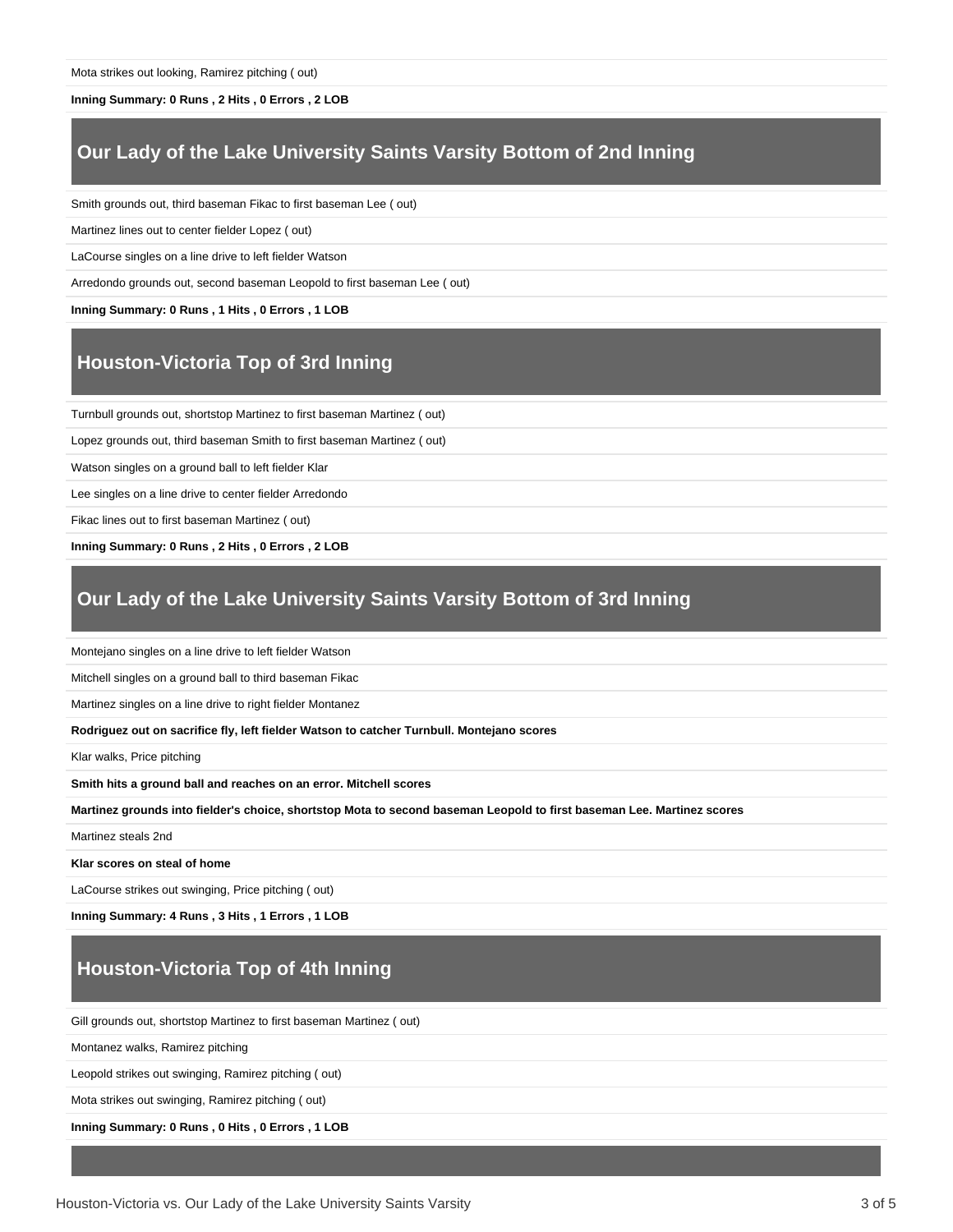## **Our Lady of the Lake University Saints Varsity Bottom of 4th Inning**

Arredondo flies out to left fielder Watson ( out) Lineup changed: Ramirez in at pitcher Lineup changed: Mitchell in as designated hitter for Ramirez Montejano flies out in foul territory to catcher Turnbull ( out) Mitchell doubles on a line drive to right fielder Montanez

Martinez flies out in foul territory to first baseman Lee ( out)

**Inning Summary: 0 Runs , 1 Hits , 0 Errors , 1 LOB**

# **Houston-Victoria Top of 5th Inning**

Lineup changed: Turnbull in at second baseman

Lineup changed: Wenske in for extra hitter Leopold

Lineup changed: Wenske in at catcher

Turnbull flies out to right fielder Rodriguez ( out)

Lopez strikes out swinging, Ramirez pitching ( out)

Watson singles on a line drive to center fielder Arredondo

**Lee triples on a fly ball to right fielder Rodriguez. Watson scores**

Fikac grounds out, third baseman Smith to first baseman Martinez ( out)

**Inning Summary: 1 Runs , 2 Hits , 0 Errors , 1 LOB**

### **Our Lady of the Lake University Saints Varsity Bottom of 5th Inning**

Rodriguez walks, Price pitching

Klar grounds into a double play, shortstop Mota to second baseman Turnbull to first baseman Lee ( out)

Smith grounds out, third baseman Fikac to first baseman Lee ( out)

**Inning Summary: 0 Runs , 0 Hits , 0 Errors , 0 LOB**

# **Houston-Victoria Top of 6th Inning**

Gill doubles on a line drive to center fielder Arredondo

Montanez grounds out to first baseman Martinez ( out)

Lineup changed: Leopold in for catcher Wenske

Leopold strikes out swinging, Ramirez pitching ( out)

Lineup changed: Williams in for shortstop Mota

Williams grounds out, shortstop Martinez to first baseman Martinez ( out)

#### **Inning Summary: 0 Runs , 1 Hits , 0 Errors , 1 LOB**

## **Our Lady of the Lake University Saints Varsity Bottom of 6th Inning**

Martinez flies out to left fielder Watson ( out)